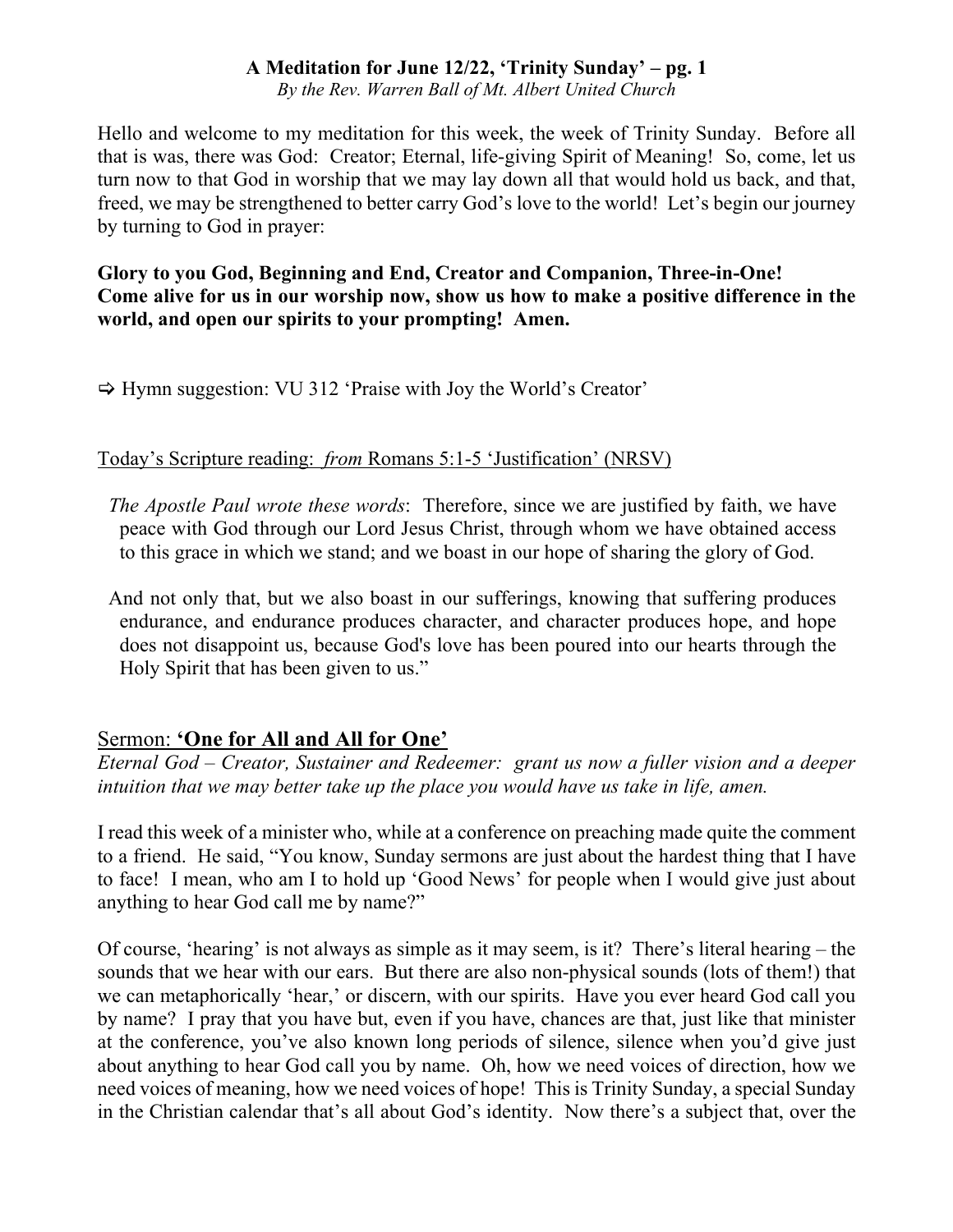*By the Rev. Warren Ball of Mt. Albert United Church*

centuries, has filled thousands upon thousands of books with fine speculation! But I wonder, have we made things too heavenly-minded to be of any earthly use? I wonder, have we needlessly crowded out God's voice with all of our insatiable needs?

You know, when I was at seminary, I came across some very fancy words on this subject – I'm thinking here of 'perichoresis.' Perichoresis is a word from the Ancient Greek that refers to the mutual indwelling of the three Divine 'persons' – what, in traditional terms, we've known as God the Father, our Creator, God the Son, our Redeemer, and God the Holy Spirit, our Sustainer. But even armed with such a fancy term as perichoresis, how can we really hope to understand this mystical, word-defying, mind-boggling three-in-oneness? I mean, who's the real boss, the one who's really in control? And, if we pray to just one of them, will the other two get offended and work against our prayers? How do we understand God's mutuality when there's nothing else like it in the whole wide world? Well, to my mind, there's a far more important question to ask on Trinity Sunday, and it goes this way: how can we egocentred, error-prone, self-absorbed humans ever hope to understand God in the first place?

An inter-disciplinary team of scientists once gathered together and, oh, what a gathering it was! There were biologists and chemists, there were scientists and engineers, there were cosmologists and geneticists. Well, after working together for many months, this illustrious group of people made the proud announcement to the world that they had finally solved the mystery of life! In fact, they said that, now, they could make life itself! God came along, saying, "That's most interesting! Now, how do you propose to do that?"

- $\triangleright$  "Well," the team of scientists responded, "First of all, we start with some proto-life material."
- Ø "Excuse me," interrupted God, "You do what?"
- $\triangleright$  "Oh, we start with some proto-life material ordinary old dirt will do!"
- Ø "Hey, said God, I made that dirt, you go make your own!'

Not for a moment do I believe that we can ever really hope to 'figure it all out.' Surely that's one the grandest illusions that we humans have ever held – that we can take things apart, measure all the elements, and then figure out the rules by which everything is governed. We humans have thereby come to believe that we have the god-like ability to manage life all by ourselves. Oh, what a world of grief has come, and continues to come, from that misguided notion!

Speaking of measurements, it seems to me that, among the world of deeply theological discoveries that post-modern science has made, is a radical new understanding of what's involved in 'measurement.' The great Danish physicist, and one-time associate of Albert Einstein, Niels Bohr, discovered that, in terms of quantum physics, measurement can be neither absolute nor consistent. He found that if we chart the direction in which an electron is going, then we can't know where it now is. And, if we know where an electron is, then we can't find out where it's going! Do you want to hear something even stranger? Niels Bohr also discovered that we can't even measure the location of an electron without our own subjectivity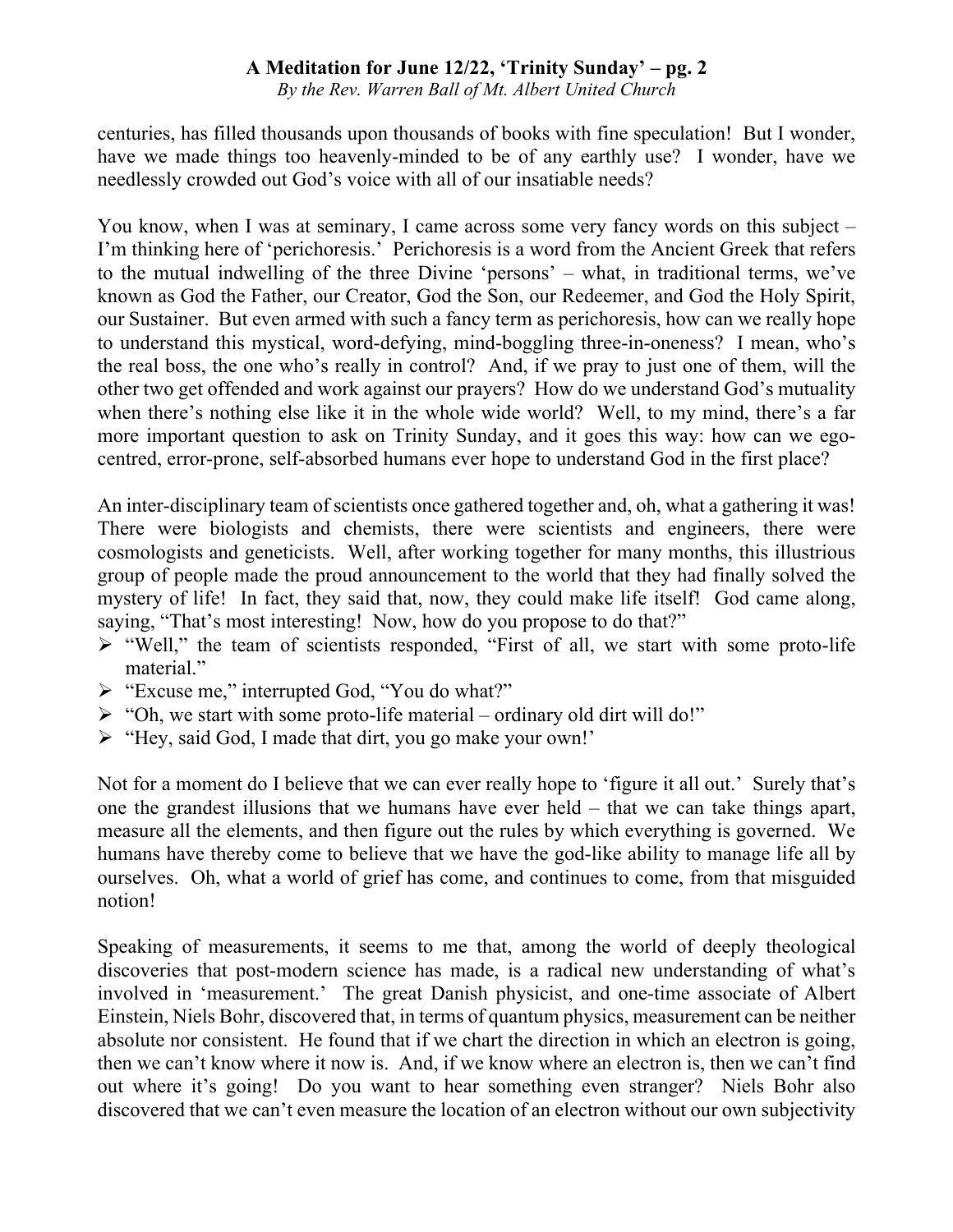*By the Rev. Warren Ball of Mt. Albert United Church*

having an impact on those measurements. Which means that we can never know how an electron might behave if we weren't watching it! By way of summary, Niels Bohr made this stunning comment, "Anyone who is not shocked by quantum physics has not understood it!" (quoted in Barbara Brown Taylor's The Luminous Web, p. 50). Well, whether we understand it or not, whether it's comforting or frightening, whether we use it as a prompt for personal growth, or whether we use it as an excuse to 'shut-down' and lean back into what we've always believed, the fact is that God is Emmanuel, and God, although infinitely beyond our understanding, nevertheless chooses to be one-with-us – to be 'knowable' at our own level!

That's part of what Paul was getting at in his letter to the Romans. Paul wrote that, in the life, ministry, death, and resurrection of Jesus, God would have us see, and come to know something, of heaven's peace right here on earth. Paul wrote that we can share in the very glory of God, despite everything in our lives that is far from glorious. Paul wrote that God would help us through whatever happens to us, help us to build endurance, so that endurance may produce character, and character may produce hope – a hope that will never let us go! The community that is God will also spark a yearning for community in us. You see, in our inter-connectedness with God we can come to find something of God in everything that's around us – EVERYTHING! And, there, we can also find a unity without losing anything of our own individuality. There we can find a breath-taking freedom where, paradoxically, in submission to God's love, we can come to know a sharing that is so radical that we all become 'as one' – one for all and all for one, just as the famous Three Musketeers used to proclaim. One where we'll be stronger in the community of God that we ever could be on our own. One where we can know more comfort together in the community of God that we ever could on our own. One where (sometimes!) we can even hear God calling us by name.

Thanks be to God? Oh, yes; thanks be to God, amen

Come, let us turn back to God now in prayer; come, let us pray:

Glory to you, Creator God, for you spoke and light came out of darkness. Glory to you, Jesus our Christ, for you turned God's Word into flesh and blood, showing us the Way and the Truth and the Life. Glory to you, Holy Spirit (She Who Is), for you constantly weave a whole new web of meaning around us. Glory to you, God the Trinity for, even though we can't possibly hope to understand you, you still seek us out in relationship!

We praise you, O God, for your self-revelation throughout life, and we are in wonder that you have chosen to be one with us. In you, God, our spirits breathe, in you, our minds find maturity, in you our hopes reside and our fears melt – help us to hear your voice this day, and forever!